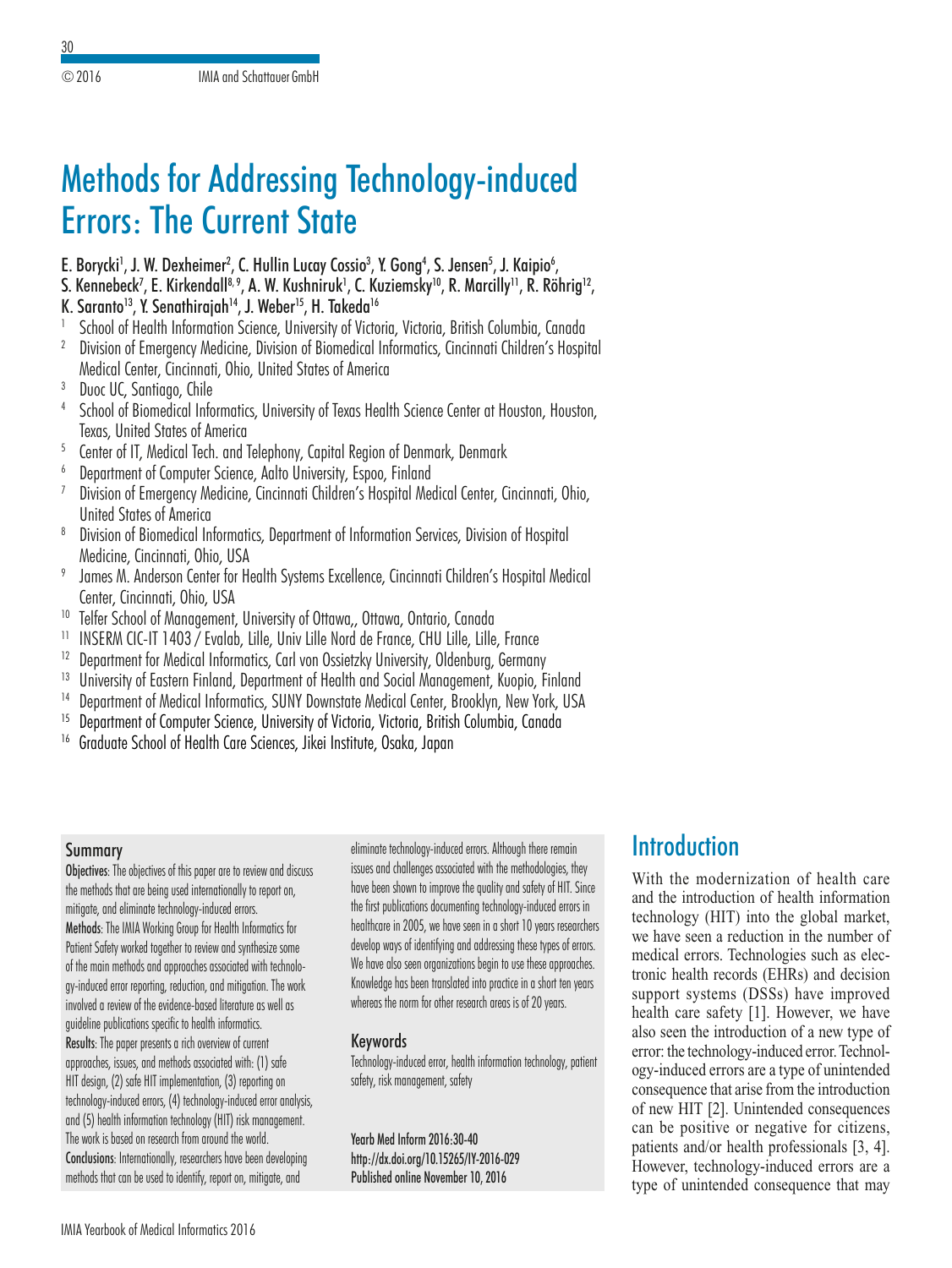31

lead to citizen or patient harm, disability or death [2, 5-8]. Due to the potential of technology-induced errors to do harm, they must be reduced [2, 5-8]. There is a growing body of research and supporting evidence pointing to a number of methods that can be used to address technology-induced errors. More specifically, in this paper we discuss the methods that are currently being used by researchers from around the world to identify, mitigate, and eliminate technology-induced errors. We discuss: (1) safe HIT design, (2) safe HIT implementation, (3) reporting on technology-induced errors, (4) technology-induced error analysis, and (5) HIT risk management. Our work seeks to review the current state of the research aimed at improving HIT quality and safety. Through a cyclic process (see Figure 1) informed by quality improvement literature, it is argued that we can reduce technology-induced errors over time.

It is from this perspective that the Health Informatics for Patient Safety Working Group has reviewed some of the current methods and approaches addressing technology-induced errors in the literature. This work is essential as it lays the foundation for addressing this rapidly growing HIT safety issue.

# **Background**

Historically, technology-induced errors have been defined as errors that "arise from the: a) design and development of a technology, b) implementation and customization of a technology, c) interactions between the operation of a technology and the new work processes that arise from a technology's use" [5, p. 388), d) its maintenance, and e) the interfacing of two or more technologies [9] used to provide or support health care activities. Technology-induced errors are often not detected until a system has been implemented or is in use and are often not caught by conventional software testing methods (as they are often not technically software bugs, but rather emerge from the features and functions of HIT design that lead to errors once a system is used in a complex real-world setting). There are many examples of technology-induced errors. For example, a user's inability to locate patient allergy information in the user interface of an



**Fig. 1** Cyclic Process of Improving HIT Safety

electronic health record (due to poor user interface navigation and screen design) can lead to a patient receiving a medication (s)he is allergic to [5]. In addition, some systems may auto-populate fields of an electronic record or other HIT tool with default values that may not be relevant for a given patient, leading to errors [2]. Other examples of technology errors that have been reported are related to electronic decision support systems, in particular medication alerts, which are prevalent throughout almost every implementation of computerized provider order entry (CPOE). Medication alerts are primarily drug-allergy, drug-drug interaction, or drug dosage based. Medication alerts are designed to help improve prescribing practices and patient care. They offer an important safeguard and a safety check to ensure correctly-written orders. In pediatric dosing, they are frequently correct. At one pediatric institution, approximately 8% of medication orders generated an alert; unfortunately, more than 90% of the visible alerts were ignored [10]. These extraneous alerts can contribute to alert fatigue and ignored medication alerts. However, due to the implementation of medication alert rules, technology-induced errors may become more prevalent as relevant alerts can be ignored alongside erroneous ones. These errors and the potential harm of an inappropriate order reaching the patient should be studied in more detail as they constitute a type of technology-induced error [11].

Technology-induced errors occur in acute, community, public health, and long term care settings [2-9, 12]. They also occur when citizens use HIT such as mobile eHealth applications in conjunction with peripheral devices (e.g. a blood pressure cuffs or oximeters attached to a mobile application) and wearable devices that are used by citizens to track health habits as well as support health-related decision making [2, 13]. Technology-induced errors can have their origins in governmental policy decisions, health care organizational processes on which HIT is modelled, vendor software design, development and implementation processes, healthcare organizations who implement HIT, and any individual using the technology [5, 14-21]. They can also grow over time even after a system is implemented as documented by incident reporting systems [15, 22-29]. We begin our paper by discussing current methods and approaches from the published research investigating safe HIT design.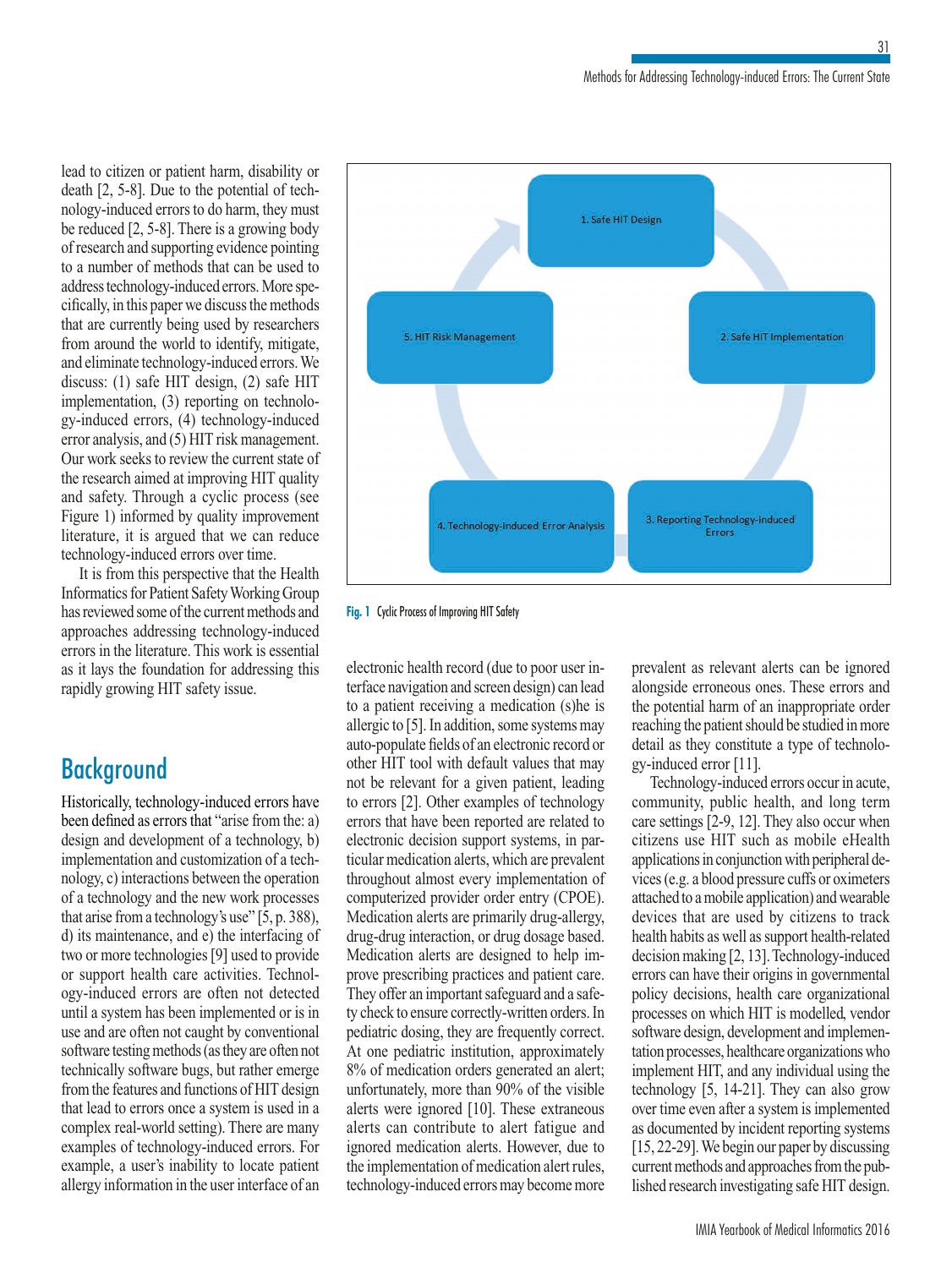# 1 Safe HIT Design

There are several approaches to safe design that have been identified in the health care literature as having the potential to improve the safety of software; for example, user-centered, participative and composable design approaches. Along these lines, we try to demonstrate the rise of these evidence-based approaches to design. Design guidelines based on the published empirical literature as well as safety heuristics are beginning to influence software design and procurements. We are also seeing that evidence from incident reports and usability tests are being used to improve HIT safety.

#### 1.1 User-Centred Design and Usability **Engineering**

The source of many technology-induced errors can be related to poor system design and limited testing of HIT during design and development [30]. User-centred design is an approach to the design of information systems characterized as follows: (1) an early and continual focus on end users, (2) the empirical evaluation of systems, and (3) application of iterative design processes. As part of user-centred design, usability testing of systems has become a key method for carrying out empirical evaluation of designs from the end user's perspective. Results from iterative and continued usability testing of early system designs, prototypes, and near completed systems can reveal a range of usability problems and areas where systems can be optimized and improved during the design process and before finalization of the system [30]. In addition, work has indicated that usability testing during the design process can help to identify and characterize technology-induced errors well before systems are released on a widespread basis [2]. Therefore, iterative usability testing (involving observation of the interactions of representative users of HIT doing representative tasks), early and throughout the design process, is essential in order to catch potential technology-induced errors when they are easier and less costly to rectify than if they are reported on after the system is released [31]. Usability testing methods can also be applied after a system has been released. In this case, error reports are made by end users. After system release,

usability testing can help to identify details of why and when a technology-induced error is occurring and can provide specific feedback to design and implementation teams about where technology-induced errors are coming from [31, 32]. Research has shown a strong relationship between the occurrence of serious usability problems and technology-induced errors, and a user-centred design approach (coupled with the use of usability engineering methods) can lead to a reduction of both serious usability problems and concomitantly technology-induced errors that might be associated with them [2].

Usability testing involves the analysis and observation of representative end users (e.g. physicians or nurses) while they carry out representative tasks (e.g. medication administration) using the HIT tool under study. In recent years, with a move towards testing systems in-situ (i.e. in real or realistic settings), the term clinical simulation has appeared [33]. Clinical simulation involves observing representative users doing representative tasks in real or representative environments and contexts of use (e.g. in a hospital setting, clinics etc.). Clinical simulations may be conducted in simulation laboratories, but may also be conducted in real settings (e.g. an operating room after hours) to increase the level of fidelity and realism. Just as results of usability testing can be fed back to improve design of HIT prior to their widespread release, clinical simulations have been found to be useful in identifying serious usability and workflow problems, including technology-induced errors [34].

## 1.2 Participatory Design

User involvement is essential to ensuring patient safety [35]. Participatory Design (PD) is one way of involving users and other stakeholders (e.g. administrators) as it focuses on making users participate. PD overcomes organizational barriers and establishes ownership of a design solution within an organization [36]. Three issues dominate the discourse about PD: 1) the philosophy and politics behind the design concept, 2) the tools and techniques supplied by the approach, and 3) the ability of the approach to provide a realm for understanding the socio-technical context and

business strategic aims where the design solutions are to be applied [37]. A core principle of PD is that users and other stakeholders are actively participating in design activities, where they have the power to influence the design solutions, and that they participate on equal terms [37]. PD is not a predefined method, but an approach that includes a conglomerate of tools and techniques to be applied. These tools and techniques serve as ways to establish a shared realm of understanding based on knowledge of how work is carried out, and how it can be carried out in the future. They may be used as boundary objects. Among these tools are observational studies, questionnaires, diagrams, pictures, photos, interviews, workshops, role-playing and simulated environments, mock-ups and prototyping [36], as well as clinical simulation [39]. PD leads to safer HIT designs. PD's focus on high levels of user involvement would assure the technology is fully integrated into the environment of its use. To illustrate, researchers were able to develop electronic documentation templates and overview reports that were previously rejected by end-users and hospital managers [39]. Through the use of clinical simulations and a PD approach, stakeholders were involved in the process of re-design and templates were developed that could be used across an entire region [39]. This is reflective of the research that has shown that greater user involvement in design (including use of PD) leads to improved quality of systems and fewer errors from more accurate user requirements [38].

## 1.3 Composable Design

Other approaches to improving the safety of HIT include the use of composable designs. Current EHRs have been made based on interaction paradigms that include a fixed location of information which must be accessed via menus and multiple screens ('display fragmentation') [40], with an information often organized by type (e.g notes, laboratory results and so on, on separate screens) rather than juxtaposed for the convenience of the end-user. Rigid architectural design in which any change requires programming and thus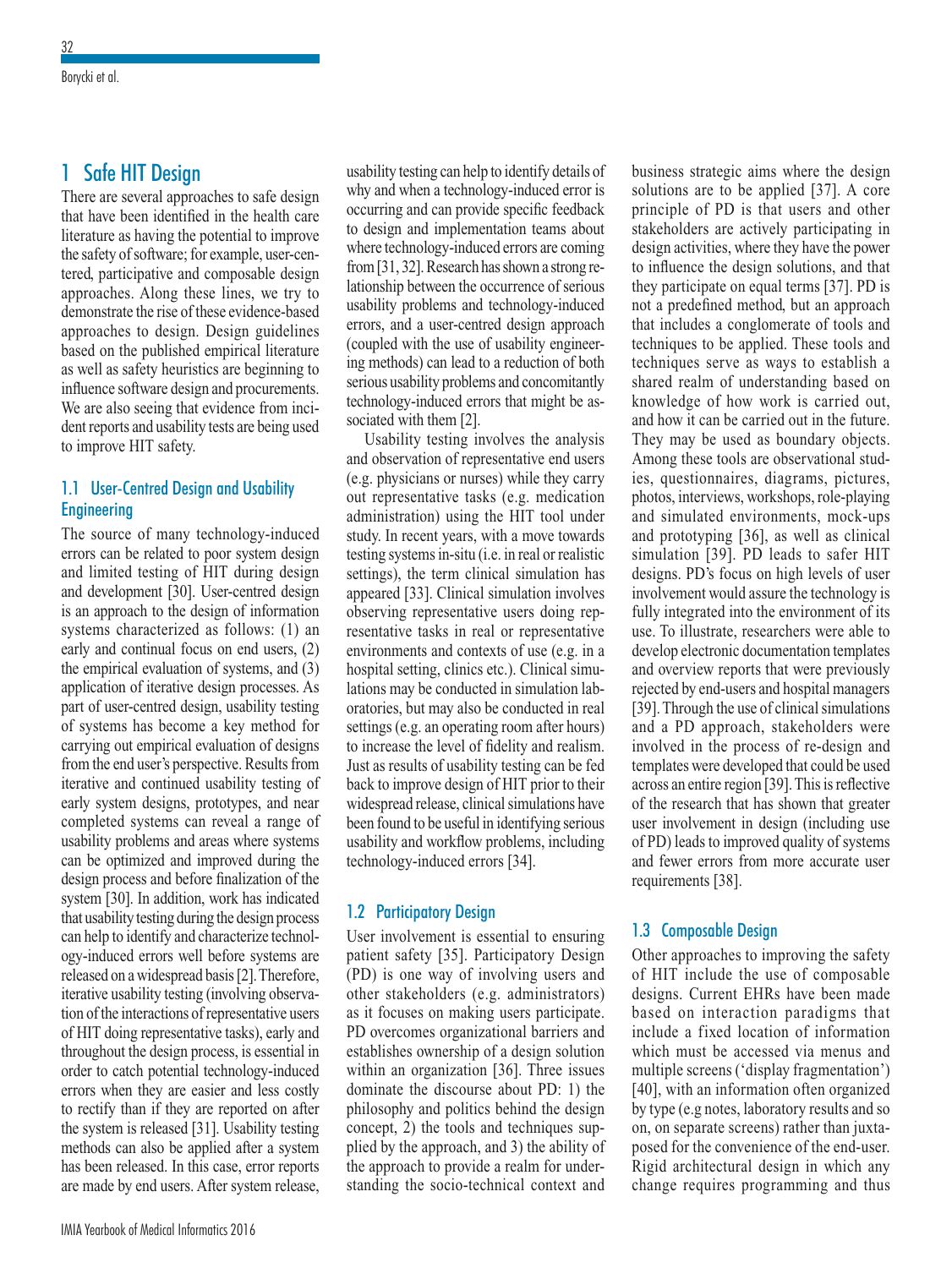extra time, money, and vendor consent also makes rapid modification difficult such as in response to public health emergencies (e.g. the Ebola outbreak). Thus exposure time to suboptimal design further endangers users or patients.

A different approach which has promise to remedy some of these effects includes architectures and user interface (UI) design which are modular and user-composable (meaning that change does not require reprogramming and can be done by non-programmer clinicians or administrators via drag/drop). This allows rapid response (e.g. in seconds or minutes) to new threats or discovery of HIT dangers. The ability to control information selection, arrangement, formatting, and prioritization is important to fit to actual tasks and contexts. Composable approaches allow the user to gather all information s/he considers relevant to the patient case on the same screen, as a normal part of using the system. Because screen transitions in conventional systems impose a cognitive load, this may reduce cognitive load and free users' mental resources for clinical reasoning. When clinicians are able to do these changes software can be aligned with their deep domain and contextual knowledge. It can allow for tests of new interaction design patterns to foster data entry and review while minimizing risk of wrong entry and/or other identified design flaws [40]. Examples of this type of approach include the work of Jon Patrick [41], Senathirajah [42-44], and in a different high-stakes domain, NASA's use of a user-composable approach for its critical mission of software control [45].

## 1.4 Design Guidelines

In more recent years, research evidence in the health and biomedical informatics literature has begun to accumulate. Some of this evidence suggests that the safety of specific systems can be improved. Nowhere is this more evident than in the area of user interface design. In addition to the use of user-centred, participative, and composable design approaches to improve safety, there has emerged a movement towards developing heuristics and design guidelines that are associated with safer user interface design features and functions [46]. The National

Health Service has developed standards for HIT user interface design by creating a common user interface design guide. The work was done to improve the consistency of user interfaces, reduce confusion from non-standard displays of medications and numbers, and thereby improve the overall safety of HIT [47]. Other work has focused on the development of guidelines and heuristics based on published empirical research and expert panel review to create safer HIT user interfaces. Carvalho and colleagues [46] developed safety heuristics from a review of the literature on technology-induced errors. The work provides a detailed guide of specific user interface features and functions that improve HIT safety. Heuristics have been used to evaluate the safety of an EHR (as it would be done during a HIT procurement process) to provide feedback to health care organizations and vendors about the technology [46].

# 2 Safe HIT Implementation

In an extension of the work on safe HIT design, vendor, consulting companies, and/ or healthcare organizations who are responsible for implementing HIT also have a role in ensuring that technologies implemented in healthcare settings do not introduce technology-induced errors [5,7,14,18,56]. Implementers of systems need to ensure: (1) there is a strong fit between the HIT and health care context (including other technologies used in that context), (2) there is sufficient usability and clinical simulation testing of HIT prior to full system implementation, (3) health professionals have been adequately trained, (4) the newly implemented HIT is monitored for technology-induced errors, (5) there are reporting systems available for health professionals to report on near misses and actual technology-induced errors during the implementation, (6) there are technology-induced error investigation protocols, and (7) risk management plans have been implemented.

Usability testing, clinical simulations, and techno-anthropologic approaches can be undertaken after a system has been implemented to fully describe and mitigate instances of near misses or actual technology-induced errors during and shortly after implementation.

33

- Usability testing of a newly implemented system can help to identify the root causes of technology-induced errors. Usability testing can be performed to describe the problem and determine the frequency of its occurrence [2, 32]. Such information would be valuable to system implementers that identify technology-induced errors during implementation. Here, the implementer can modify the HIT user interface at the organizational level, re-test it, and re-deploy the HIT with the safer user interface [2, 31].
- Clinical simulations can help implementers identify user workflows arising from the newly implemented technology that lead to a technology-induced error. Such information can be used to modify the software, lead to the use of more task-fitting hardware, and/or might lead to user training in order to enhance awareness regarding activities that might lead to a technology-induced error.
- Techno-anthropologic approaches such as rapid clinical assessment and ethnography employed shortly after implementation, where implementers directly observe user interactions with the HIT in context, can be used to improve user interfaces, training, and future implementation of the technology at other organizational sites [57, 58].

Managing technology-induced errors requires us to understand the contextual interface between human users and HIT. Poorly implemented HIT has the potential to lead to large scale errors, particularly in complex situations and contexts [59]. As outlined in the previous paragraph, usability testing, clinical simulations and/or techno-anthropologic approaches can be used to describe near misses involving technology-induced errors as well as technology-induced errors themselves. This can be done at the individual and the team levels [57, 58]. For instance, one complex situation is team-based collaborative care delivery, which is a common objective for health systems worldwide. However, a poor alignment of HIT with the work of health professional teams leads to communication issues and may introduce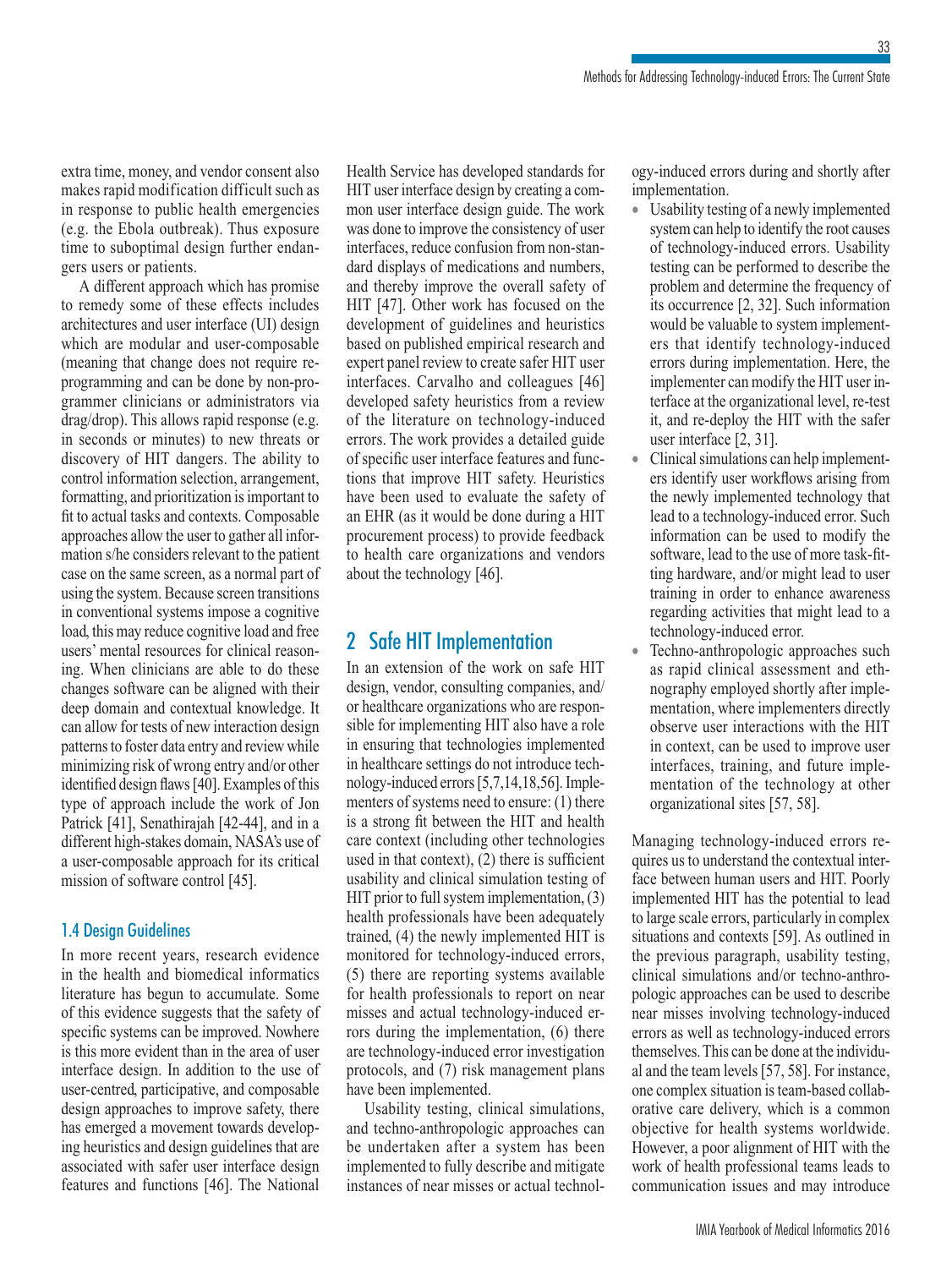technology-induced errors [60, 61]. Better management of technology-induced errors in the context of collaborative care delivery requires us to understand the 'rules of engagement' for how collaborative care teams work [62,63]. A significant aspect of defining collaborative teamwork is the individual-team interchanges, which are the point of transition from individual to collaborative processes of the team. Individual issues such as usability issues (e.g. inability to find a field for data entry), or poor task-technology fit between the team and the HIT can lead to technology-induced errors at the team level [64-67]. This is best illustrated by Holden et al. [68] who describe how HIT necessitates the reconciliation of processes at the group level, which can force individuals to no longer be able to use certain problem solving processes leading to their use of risky workarounds [68].

# 3 Reporting Technology-Induced Errors

Internationally, the number of reports involving technology-induced errors is growing. Published research has documented their presence in countries such as the United States of America [6, 7, 58], United Kingdom [56], China [89] and Finland [90]. Early publications suggested that technology-induced errors represented 0.2% of all incident reports. These first studies documented the presence of these types of errors in countries that were early in HIT implementation at that point in time. In fully digitized health care systems and settings, the reported incident rate is much higher. Samaranyake et al. [89] report that 17% of all medication incidents in their health system involve HIT, and Palojoki and colleagues' work [90] identified HIT to be involved in 8.5% of technology-induced error events in Finland where there is a fully digitized health care setting that collects data from 23 hospitals.

Technology-induced error reports can be submitted by patients, clinicians (e.g. doctors, nurses and other health professionals), health care administrators, health informaticians, and health information technology professionals. In many countries, they are often submitted alongside other types of patient safety reports and reports of adverse events (e.g. reports of patient injury due to a fall from a bed, wrong site surgery, etc.). No one country has adopted a standardized approach to collect data about technology-induced errors, but rather information about technology-induced errors is collected from information systems that typically collect data about non-technology related errors in healthcare [6]. For example, in some countries there appears to be several different types of national patient safety incident reporting systems: systems for sentinel events only (often obligatory by law), systems focusing on specific clinical domains (often voluntary), comprehensive reporting systems (which include both adverse events and 'near misses') [16]. As a result, each reporting system, whether it asks for voluntary reports or involves mandatory reporting, produces its own data (although there seem to be some similarities among systems in terms of the types of data collected). The main structure of a reporting system may consist of common data variables such as background information (informant, time, place, and incident type) and specific incident information (narratives for incident description, consequences for the patient and organization, and reviewer's comprehension of how this kind of incident could be prevented). Although partly detailed, data collected by various systems has not been fully standardized and unified into categories for defining incidents internationally [17]. This lack of standardization and unification of categories leads to discrepancies and causes difficulties in creating a comprehensive representation of the phenomena of technology-induced errors: (1) prevalence variations as categories are used irregularly (mixed categories e.g. medication and communication or communication and technology), (2) incidence variations as categories are too abstract (difficulties to link the incident to a given practice due to the special language used e.g., interoperability or down time), and/or (3) organizational variations as reporting refers more to causes and contributing factors (potential lack of knowledge and skills or resources) [18, 19]. Researchers have suggested there is a need to update categories from time to time especially in connection with legislative changes [16, 20,

31]. This would support managerial work as timely data is crucial in decision-making and risk management. However, there are challenges associated with continual reporting system changes (as such changes may affect the quality of the data collected). Even so, there is a need to continually review and standardize the categories as well as educate health professionals about how to fully report on these types of errors.

# 3.1 Identifying Technology-Induced Errors in Incident Reports

In attempt to address the limitations associated with technology-induced error reporting, efforts are underway to use data-driven approaches to reduce or eliminate the presence of recurring events (i.e. technology-induced errors) and to share knowledge and/or solutions regarding ways in which patient safety events may be mitigated or managed [21]. Beyond the hospital level or the health care system level, Patient Safety Organizations (PSOs) in the US listed by the Agency for Healthcare Research and Quality (AHRQ) are helping healthcare providers to advance patient safety through data-driven safety improvement by aggregating event-level data. The Common Formats created by AHRQ are designed to collect and analyze event-level data in a standardized manner which helps health care providers to uniformly report on events by using both structured and narrative data through the use of generic or event-specific forms [22].

The event-specific formats have been developed for frequently occurring and/or serious events, including technology-induced errors. The structured data in the common formats, if complete and accurate, can be easily de-identified and aggregated within and across provider organizations which allows for analysis of incidents, near misses, or unsafe conditions, as well as for trending and learning the patterns of similar or recurring events at the hospital, regional, or national levels. Narrative information, though it may not be easily aggregated, is indispensable for defining or describing the causes, evidence surrounding, and patient outcomes of the events. Narrative information presented in these reports may also serve as a basis for improving structured data in the common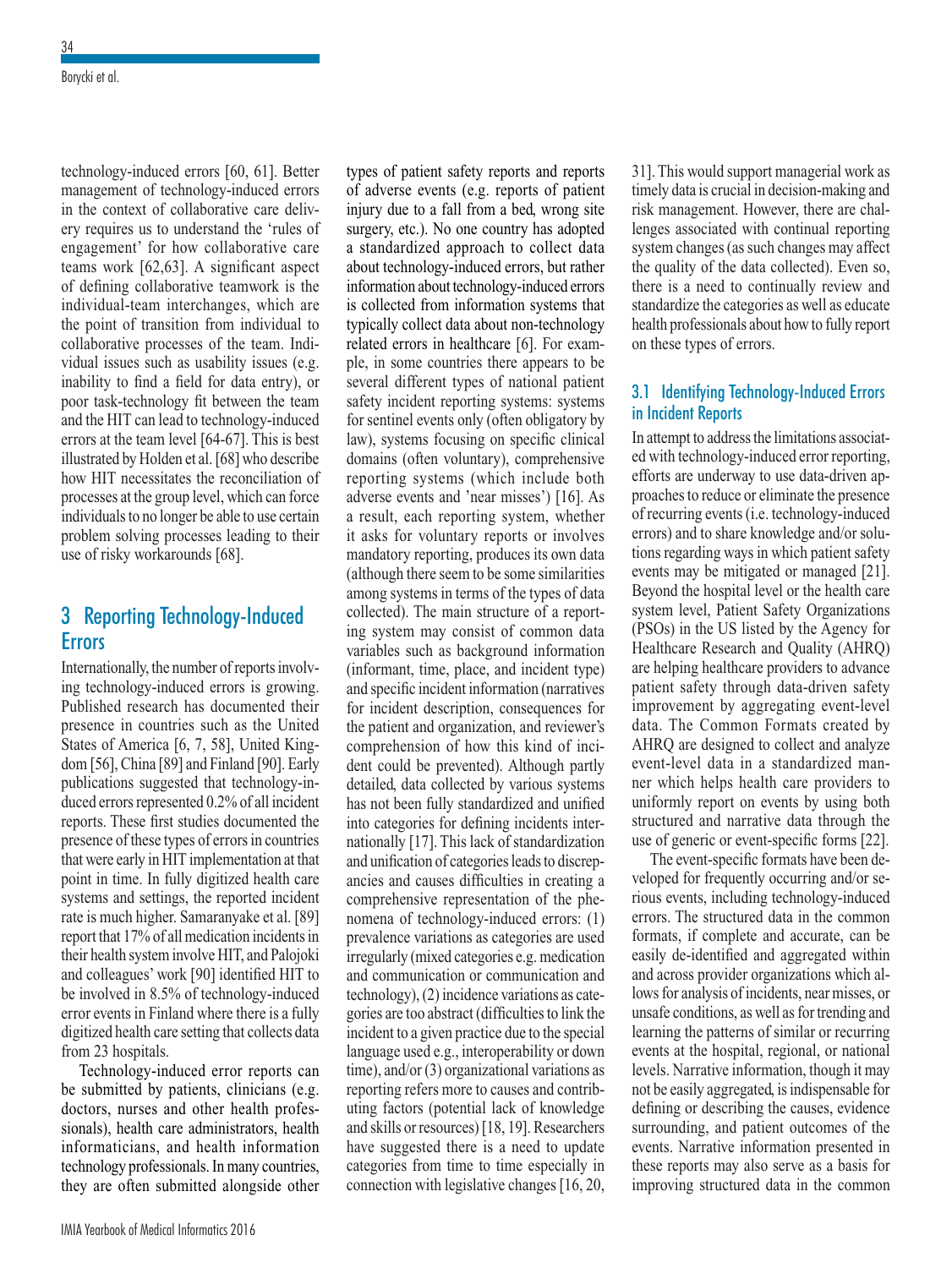35

formats and should help providers and PSOs reduce patient risks [23]. Efforts are being made to aggregate and understand reports including both structured data and narrative information.

To enhance the quality of reporting in terms of completeness and accuracy, text-predicting approaches have shown promising results [24]. To identify the similarity of events, K-nearest neighbour (KNN) algorithms and ontological approaches have been applied [25, 26]. Overall, the next generation of patient safety reporting systems should have the ability to gather information from previous experiences and inform subsequent action in a timely manner. Healthcare providers would utilize such an intelligent system to avoid hazardous consequences and prevent their recurrence.

#### 3.2 Reporting on Technology-Induced Errors: Use of National Surveys

Although the use of incidence reports and data driven analyses can provide significant insights into the types of errors that occur and the frequency with which they occur, reports suggest that incident reporting systems may capture only a limited subset of technology-induced error events [27]. To address this issue, surveys of system users may help safety organizations to gather information about other types of technology-induced errors (not reported in incident reports). For example, Finnish researchers were able to collect data about technology-induced errors as part of a national physician usability survey [28, 29]. Survey findings revealed that HIT systems, particularly EHRs, do not support physicians' daily work and may cause technology-induced errors. The survey findings identified that only 56% of nearly 3,700 physician respondents agreed with the statement "Routine tasks can be performed in a straight forward manner without the need for extra steps using the system" [28]. This result indicates that in order to support meaningful use, EHR systems need to be better integrated into physician work procedures, and forcing them to adapt to new processes or to perform additional tasks is not a good solution. In addition to this, findings revealed that almost half (48%) of the survey respondents had

experienced a faulty system function (i.e. technology-induced error) that had caused or had nearly caused a serious adverse event for the patient [28]. The cross-sectional survey on physician's experiences of EHR system use and usability also shows that despite the development efforts dedicated towards improving EHRs over the last few years, the situation has not improved in Finland when the survey results were compared between 2010 and 2014 [28, 29].

In summary incident reporting and classification of incidents remain an important area of study to better understand technology-induced errors. Data driven approaches hold promise in identifying technology-induced errors as well as help to learn about the methods that can be used to mitigate them. Surveys of HIT users may provide insights into other types of technology-induced errors not reported in incident reporting systems. Surveys may also provide additional information about the extent of the problem and whether policy changes can lead to improvements in the quality of HIT.

## 3.3 Incident Reports and Usability Testing to Inform Design

Marcilly and colleagues [50] advocate the use of a two-stage evidence-based approach to improve the safety of HIT. In the first stage of the process, the researchers reviewed incident reports for safety issues associated with HIT usability. Then, they used usability testing to identify potential sources of technology-induced error. Researchers focus on the analysis of incident reports regarding health technologies has shown that approximately 8% of the problems reported are related to defects in the usability design; moreover, those usability issues were found to be four times more likely to lead to patient harm than technical issues [6].

Usability-related technology-induced errors can be avoided by integrating an evidence-based usability practice within the design/evaluation process in order to help design teams make informed decisions. Evidence-based usability practice involves "the conscientious, explicit and judicious use of current best evidence in making decisions in design of interactive systems in health by applying usability engineering and usability design principles that have proven their value in practice" [48]. Promoting evidence-based usability first requires gathering empirical data that prove or refute the value in practice of usability engineering and usability design principles. To do so, scientific and grey literature along with incident report databases must be systematically searched in order to identify instances of usability-related technology-induced errors. Then, for a given type of technology, the cases found must be analyzed and compared in a standardized manner and findings must be synthesized for designers to learn from these reports. Published research has demonstrated that there is an empirical support for usability design principles dedicated to HIT [48,49] in the areas of medication-related alerting systems, for the electronic medical record (EMR) [51], or for CPOE [52]. Although there is a need for more research in this area [53, 54], the importance of usability to design, development, and implementation of safer HIT has been demonstrated [2, 55]. In summary there is a growing body of literature that is demonstrating the value of incident reports in supporting the safe design of HIT.

# 4 Technology-Induced Error Analysis: Models and Methods

Technology-induced error analysis is important. When an error occurs, there exists a number of models and methods that can be used to investigate and learn from the technology-induced error. The models and methods are drawn from a number of literatures including the software engineering, organizational, sociotechnical, and human factors [69]. For example, Leveson's System-Theoretic Accident Model and Processes (STAMP) that models the system as hierarchical control processes [70] has its origins in the software engineering literature. Each control process consists of a basic structure including a controller, the controlled process, and a set of actuators and sensors. Safety concerns are modelled as constraints associated with the controller. While this basic structure appears simplistic, it can be used to represent complex dynamic systems by (de)composing any of its components with additional control processes. For example, a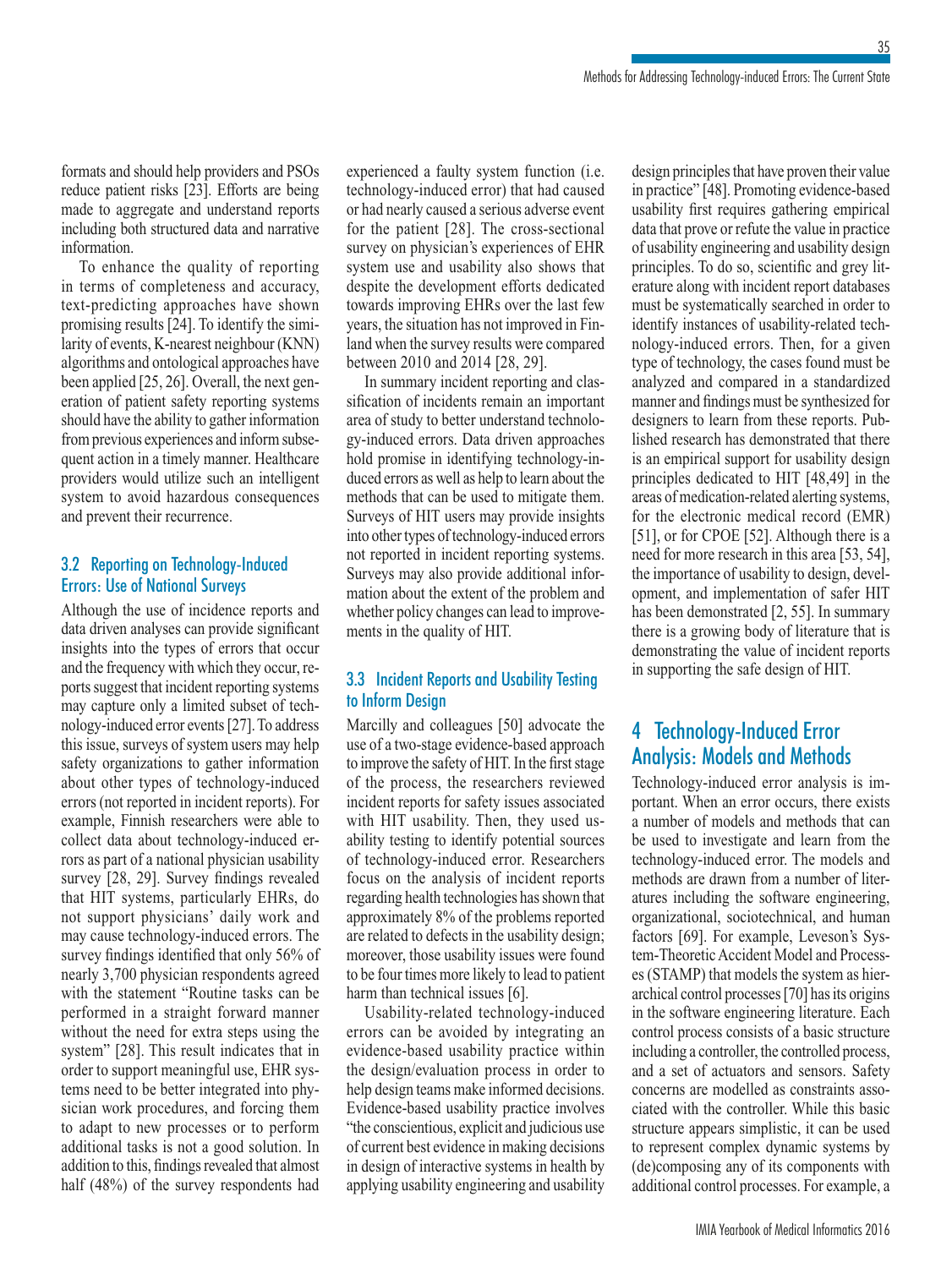CPOE system can be modelled as a double (indirect) control loop, where the first control loop consists of a human prescriber (controller) using an order entry form (actuator) to control a patient's care directive stored in an EMR (controlled process), while observing the patient's health status, e.g., based on lab test results (sensor). The second control loop consists of the EMR (controller) displaying an order view to a nurse (actuator), who administers the prescribed order to the patient (controlled health process), while the patient's health status is assessed, e.g., using laboratory tests, by another clinician who submits the results to the EMR (sensor). Additional control loops can be added to account for other aspects relevant to the safety of the CPOE system, e.g., the presence of a clinical decision support system or a hospital pharmacy system that checks for potentially adverse prescriptions. Once a system has been modelled this way, STAMP provides methods to analyze it with respect to possible safety problems. These methods are based on the use of guide words, similar to techniques used in HAZOP [74]. STAMP also includes methods for investigating the cause for specific accidents (i.e. technology-induced errors) and near misses, which generally indicate a set of missing or ineffective constraints on any of its controllers. A detailed application case study of STAMP in the context of CPOE systems has been presented by Weber et al. [75]. The method has also been used in the safety design of other medical devices [71, 73].

Other models draw on the organizational and socio-technical literature. To illustrate, Harrison et al., have proposed a similar approach to modelling systems as dynamic control loops in their Interactive Sociotechnical Analysis (ISTA) method and they placed an even greater emphasis on the socio-technical aspect of HIT systems [72]. In particular, they proposed that systems (including their technological and non-technological components) must be considered as dynamically evolving processes with mutual control influence and feedback [74,75]. Other socio-technical models and methods that draw on this literature include: Bloomrosen et al.'s Input-output Model of Unintended Consequences [76], Kushiniruk et al.'s Framework for Selecting Health Information Systems to Prevent Error [77], Sittig and Singh's Eight Dimensional Model of Socio-Technical Challenges [78], and Ash et al.'s Thematic Hierarchical Network Model of Consequences of CPOE [79].

Lastly, human factors models and methods have contributed to our understanding of technology-induced error. The root cause analysis (RCA) is one such modeling approach/method. When conducting a root cause analysis to learn about how a technology-induced error occurs, the entire system needs to be considered [80]. The technology-induced error involving the individual and the HIT as well as any hidden system level problems that could have contributed to the event are analyzed to understand how the technology-induced error occurred (i.e. the technology-induced error occurred as an outcome of a sequence of events) [22]. The analysis should always include a RCA followed by a presentation in the form of a cause-effect diagram [80]. The London Protocol recommends performing a RCA to reconstruct and chronologically map Care Delivery Problems (CDP) and contributory factors (CF) associated with the technology-induced error [81,82]. If medical devices or clinical information systems are involved in an incident, the linear representation of the RCA is not sufficient. In this case, it helps to explore the cause and contributing factors by repeatedly asking the question "Why (could this happen)?". The repetition of "Why?"questions on every cause and CF often uncovers branched error-chains. Most of these chains have 5-6 elements (causes or CFs) between the incidence and the real causes (modified 5-whys –technique). For structuring and completing the causes and CF, these should be presented in a cause and effect diagram (i.e. fishbone diagram, Ishikawa diagram, or Fishikawa diagram). For this purpose, the causes and factors favoring a technology-induced error are grouped into major categories. Major categories recommended by the London Protocol are Patient, Task, Individual, Team, Environment, and Organisation and management. The categories can be modified depending on the event of a fault, the involved technology, and the employees involved. It is important that the categories for all people involved in the error analysis be comprehensible. Understanding the causes and CF based on this analysis allows for risks to be re-evaluated and measures to control risk to be developed and implemented. Other models and methods that have been used to reason about technology-induced errors from the human factors literature include: the Continuum of Methods for Diagnosing Technology-induced Errors [83], the Framework for Considering the Origins of Technology-induced Errors [14], Zhang et al.'s Theoretical and Conceptual Cognitive Taxonomy of Medical Errors [84], and Horsky et al.'s Multifaceted Cognitive Methodology for Characterizing Cognitive Demands of Systems [85].

# 5 HIT Risk Management

Patient safety is an ongoing hospital and regional health authority responsibility. All health organizations need to establish risk management processes. Risk management approaches should be employed when (i) new methods/configurations of HIT are introduced to a healthcare organization, (ii) there is a change in workflows arising from a new technology, (iii) a technology is being newly procured, (iv) and/or when there is a technology-induced error. A risk assessment should be carried out in case of any of these events. If the outcome of the risk assessment is not acceptable, residual risks may exist. Therefore, there is a need for risk control measures to reduce the risks to an acceptable level (see Figure 2). These may include safe design, protective technology measures, and organizational measures. When possible, structural measures should be applied to avoid risks. If structural measures are not possible, protective measures should be taken to minimize risks. If protective measures are not sufficient, then additional organizational measures need to be put in place. This may include providing information to users (or employees) about the technology and its risks. After completing an implementation and transitioning the HIT from being a project to being an integral part of supporting health professional work, all equipment, systems, and processes need to be continuously monitored for potential risks. Therefore, a continuous risk monitoring process needs to be established. This may consist of regular reviews of the current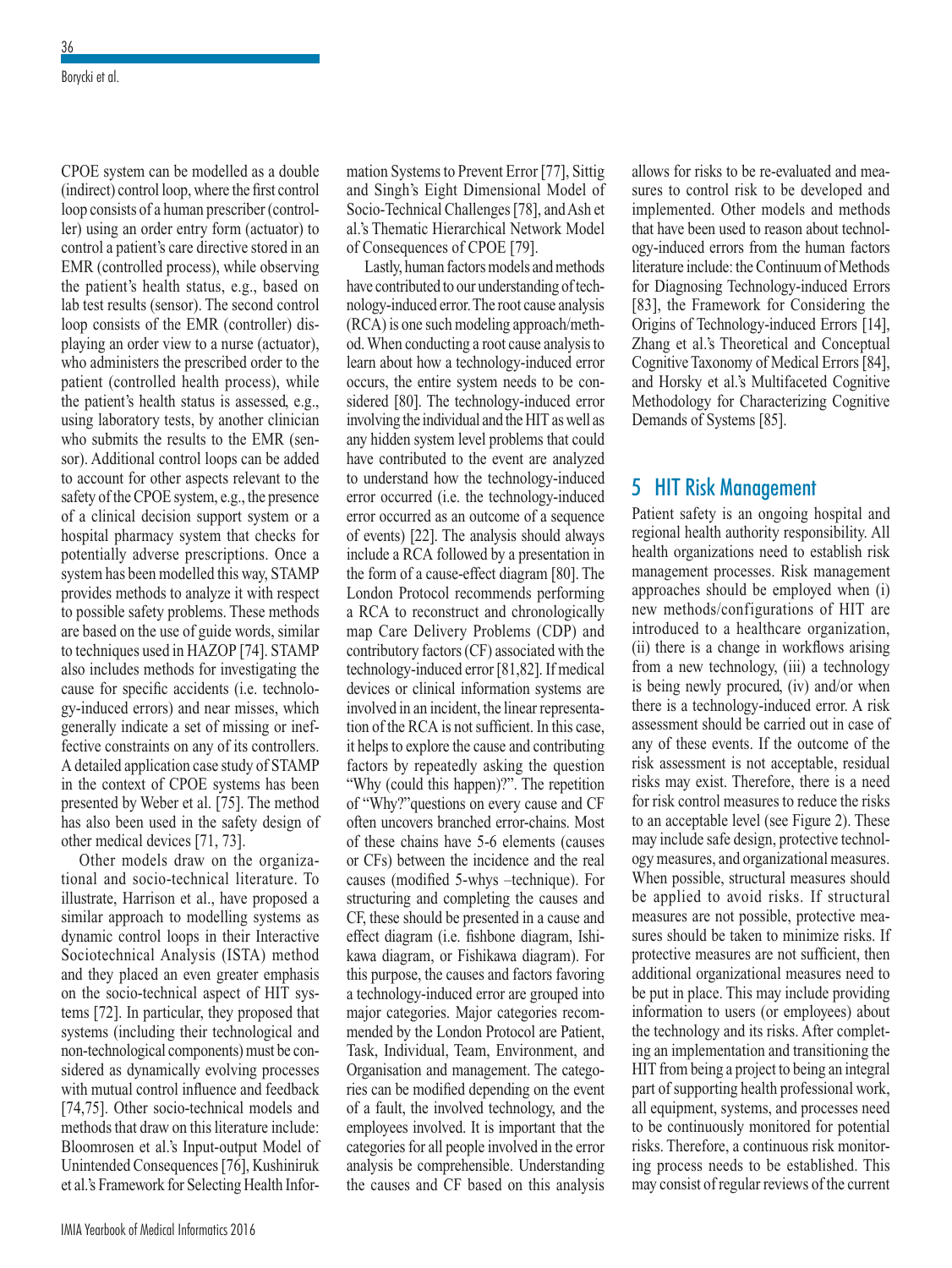37

literature and product information, review of reports submitted to error reporting systems and clinical morbidity and mortality conferences (MMC). If a technology-induced error happens or if there is new information from an error reporting system or MMC about such critical incidents or if unknown risks emerge, then a systematic error analysis should be performed, e.g., using the London Protocol [81,82], and the risk management team should go through the risk management process again (see Figure 2).

In addition to the use of risk management processes, organizational risk assessment guides and/or guidelines aimed at improving the safety and safe use of HIT after implementation can be used by organizations to support the development of a culture of safety. For example, Sittig et al. [86] developed guides for the Office of the National Coordinator (ONC) to help healthcare organizations self-evaluate safety and safe use of EHRs. The guides can be used by organizations to conduct pro-active organizational self-risk



assessments to "identify specific areas of vulnerability and create solutions and culture changes to mitigate risks". Checklists are used by clinicians, care teams, and administrative leaders to identify potential risks in their organizations. Other examples include Canada's Health Informatics Association eSafety Guidelines [87]. Developed by a team of industry and academic experts from across Canada, the guidelines help organizations to develop a culture of safety. The guidelines describe how risk management and regulatory assessments can be introduced as an adjunct to existing organizational risk management processes.

# Conclusions and Future Research Directions

Technology-induced errors remain a significant and growing concern for health informatics and biomedical informatics practitioners. Internationally, researchers are improving the evidence base for reporting and monitoring systems [16, 19-21, 23]. Other researchers are developing evidence-based methods that can be used to identify and analyze data found in reports [21, 23]. To add to this work, some technology design researchers are conducting studies that employ user-centred, participative, and composable designs to improve the quality and safety of HIT [30, 36, 43, 44]. Along these lines, safety heuristics and guidelines to improve the safety of user interface designs and software functions are being developed following the review of published literature [46, 47, 88]. Additionally, researchers have developed methods that involve the use of incident reports and usability testing to inform and improve the safety of the HIT being tested [16-23]. Research is being conducted in an effort to improve the safety of HIT with attention to systems implementation in differing contexts [34]. Here, technology-induced error models and methods drawn from the systems engineering, human factors, and organizational and sociotechnical literatures are being adapted for use in health care [70- 86]. Lastly, researchers are now developing Fig. 2 Risk Management for Technology-Induced Errors comprehensive evidence-based approaches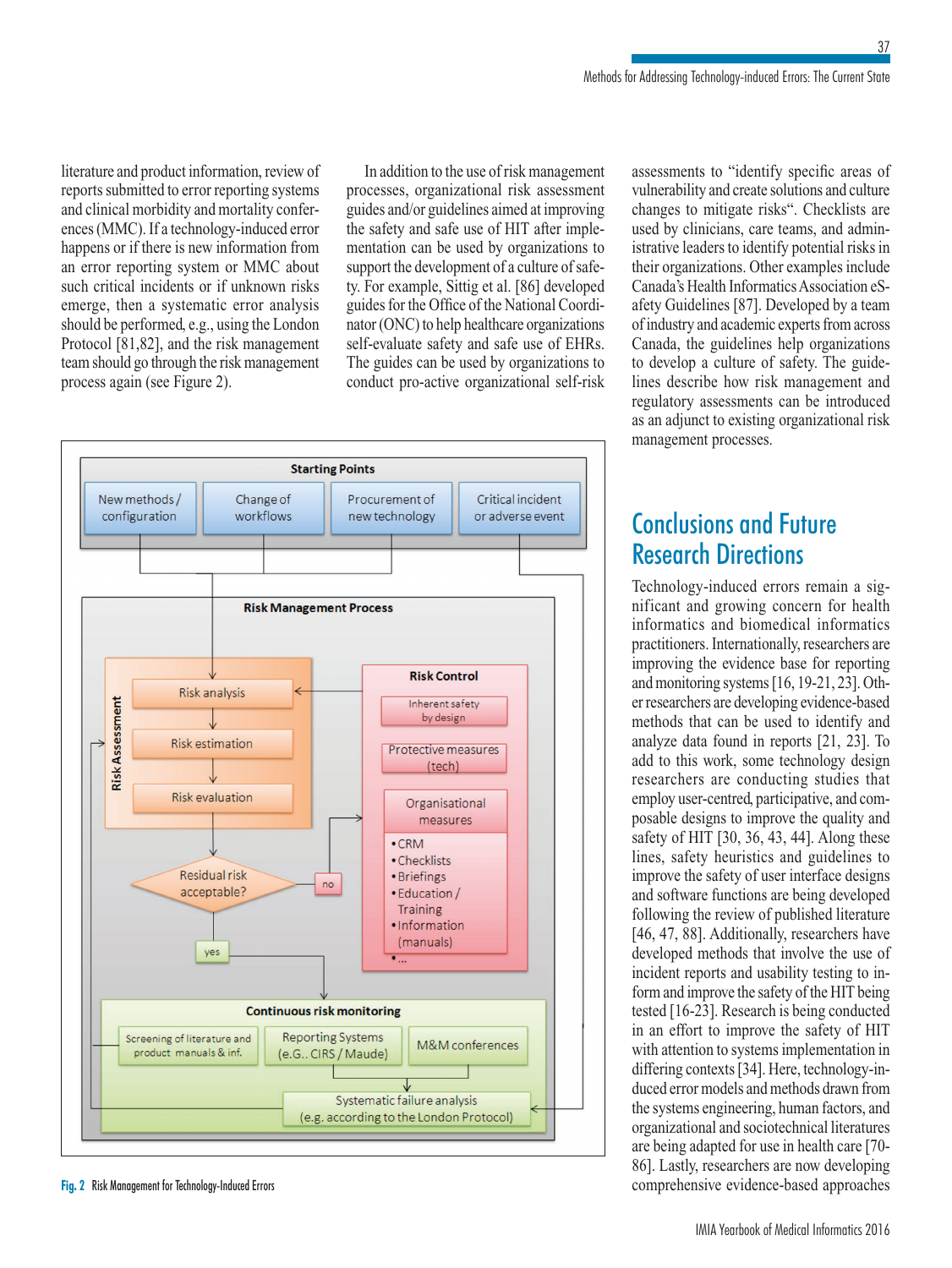Borycki et al.

to risk management tackling technology-induced errors to improve the overall safety of HIT and create organizations where there is a culture of HIT safety.

 The number of advances in HIT safety research has been significant since the first documented reports on technology-induced errors in healthcare in 2005 [2-8]. In a span of six years, government and policy organizations recognized the importance of addressing this issue. Over a 10-year period, health and biomedical informatics researchers have developed and extended the evidence for addressing technology-induced errors. Today, there exist models, frameworks, methods, design, and risk management approaches that mitigate and eliminate technology-induced errors based on the research in health informatics. Organizations around the world are now implementing these models and methods [88]. According to the AHRQ, it typically takes up to two decades to begin to translate knowledge into practice – which HIT safety researchers have done in a short six to ten years since the first published reports of technology-induced errors emerged.

 Even if we have seen significant advances in the research evidence and practice literature, there remains much work to be done. There is a need to study the safety of HIT used in the community. With the rise of the number of technologies being used by citizens and the chronically ill living in the community, more research is needed to evaluate the safety of mobile eHealth applications, wearable devices, and peripheral devices used by citizens and patients. In addition to this, much of the published research focusing on technology-induced error and HIT safety was conducted in countries that are more technologically mature and have highly developed healthcare services. There is a need to study the safety of these technologies in developing countries and in technologically poor settings to assess the impacts of context on HIT safety. Lastly, the effectiveness of public policies in fostering regional health authority, vendor and government adoption of HIT safety reporting systems, models, frameworks, methods, and organizational cultures of safety needs to be studied.

In conclusion, reports of technology-induced errors in the research literature are growing, and they are expected to continue to grow as the number and rate of usage of these technologies by healthcare systems and among health care consumers increase. Policy makers, health care administrators, vendors, and health professionals have recognized that technology-induced errors are a global issue that needs to be addressed as reports continue to come from varying regions of the world. Research from Australia, Canada, China, France, Finland, Germany, Saudi Arabia, United Kingdom, United States, and other countries have identified the presence of the issue internationally. Over the past several years, the working group on Health Informatics for Patient Safety has written several papers emphasizing varying aspects of the published research and evidence-based approaches to prevent technology-induced errors and improve HIT safety. This paper represents an additional production to this work. Our hope is to improve the quality and safety of HIT through the work conducted by researchers in this area of study.

## References

- 1. Kohn LT, Corrigan JM, Donaldson MS, editors. To err is human: Building a Safer Health System (Vol. 6). National Academies Press; 2000
- 2. Kushniruk AW, Triola MM, Borycki EM, Stein B, Kannry JL. Technology induced error and usability: the relationship between usability problems and prescription errors when using a handheld application. Int J Med Inform 2005; Aug 31;74(7):519-26.
- 3. Kuziemsky CE, Borycki E, Nøhr C, Cummings E. The nature of unintended benefits in health information systems. Stud Health Technol Inform 2012; 180:896-900.
- 4. Kuperman GJ, McGowan JJ. Potential Unintended Consequences of Health Information Exchange. J Gen Int Med 2011;28(12):1663-6.
- 5. Borycki EM, Kushniruk AW. Where do technology-induced errors come from? Towards a model for conceptualizing and diagnosing errors caused by technology. Human, Social and Organizational Aspects of Health Information Systems; 2008. p. 148-65
- 6. Magrabi F, Ong MS, Runciman W, Coiera E. Using FDA reports to inform a classification for health information technology safety problems. J Am Med Inform Assoc 2012; Jan 1;19(1):45-53.
- 7. Koppel R, Metlay JP, Cohen A, Abaluck B, Localio AR, Kimmel SE, et al. Role of computerized physician order entry systems in facilitating medication errors. J Am Med Inform Assoc 2005; Mar 9; 293(10):1197-203.
- 8. Ash JS, Berg M, Coiera E. Some unintended

consequences of information technology in health care: the nature of patient care information system-related errors. J Am Med Inform Assoc 2004; Mar 1;11(2):104-12.

- 9. Kushniruk, A., Surich, J, Borycki, E. Detecting and Classifying Technology-Induced Error in the Transmission of Healthcare Data. In24th International Conference of the European Federation for Medical Informatics Quality of Life Quality of Information (Vol. 26). MIE2012/CD/Short Communications.
- 10. Kirkendall ES, Kouril M, Minich T, Spooner SA. Analysis of electronic medication orders with large overdoses: opportunities for mitigating dosing errors. Appl Clin Inform 2014; 5(1):25-45
- 11. Phansalkar S, Van der Sijs H, Tucker AD, Desai AA, Bell DS, Teich JM, et al. Drug—drug interactions that should be non-interruptive in order to reduce alert fatigue in electronic health records. J Am Med Inform 2013; May 1;20(3):489-93.
- 12. Borycki EM, Househ MS, Kushniruk AW, Nohr C, Takeda H. Empowering patients: Making health information and systems safer for patients and the public. Contribution of the IMIA Health Informatics for Patient Safety Working Group. Yearbook Med Inform 2011; Dec;7(1):56-64.
- 13. Househ M, Borycki E, Kushniruk AW, Alofaysan S. mHealth: A passing fad or here to stay. Telemedicine and E-health services, policies and applications: Advancements and developments 2012; Apr 30:151-73.
- 14. Borycki EM, Kushniruk AW, Keay L, Kuo A. A framework for diagnosing and identifying where technology-induced errors come from. Stud Health Tech Inform 2008; Dec 148:181-7.
- 15. Sherer SA, Meyerhoefer CD, Sheinberg M, Levick D. Integrating commercial ambulatory electronic health records with hospital systems: An evolutionary process. Int J Med Inform 2015; Sep;84(9):683-93.
- 16. Doupi P. National reporting Systems for Patient Safety Incidents. A review of the situation in Europe. Report 13. Helsinki: National Institute for Health and Welfare; 2009.
- 17. Levtzion-Korach O, Frankel A, Alcalai H, Keohane C, Orav J, Graydon-Baker E, et al. Integrating incident data from five reporting systems to assess patient safety: Making sense of the elephant. Joint Comm J Qual Patient Saf 2010;36(9):402410.
- 18. IOM. Health IT and patient safety: Building safer systems for better care. Washington, DC: The National Academies Press; 2011.
- 19. Jylhä V, Saranto K, Bates DW. Preventable adverse drug events and their causes and contributing factors: the analysis of register data. Int J Qual Health Care 2011;23(2):187-97.
- 20. Christiaans-Dingelhoff I, Smits M, Zwaan L, Lubberding S, Van DW, Wagner C. To what extent are adverse events found in patient records reported by patients and healthcare professionals via complaints, claims and incident reports. BMC Health Serv Res 2011;11(1):49.
- 21. Gong Y, Song H-Y, Wu X, Hua L. Identifying barriers and benefits of patient safety event reporting toward user-centered design. Safety in Health 2015;1(1),7.
- 22. AHRQ. Common Formats. from https://www.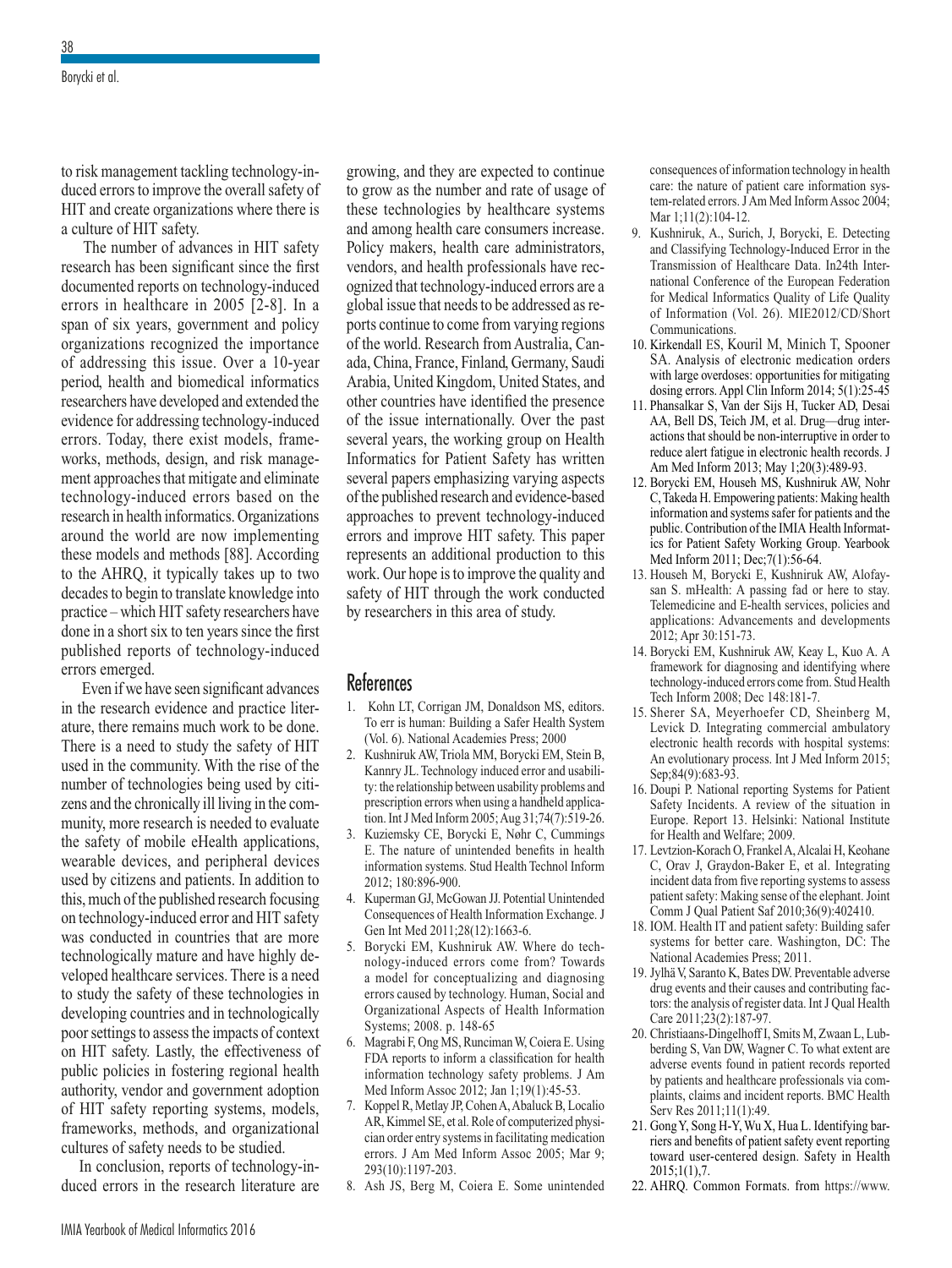psoppc.org/web/patientsafety/version-1.2\_documents. 2011.

- 23. Gong Y. Data consistency in a voluntary medical incident reporting system. J Med Syst 2011;Aug; 35(4):609-15.
- 24. Hua L, Gong, Y. Toward user-centered patient safety event reporting system: A trial of text prediction in clinical data entry. Stud Health Technol Inform 2015;216:188-92.
- 25. Liang C, Gong Y. Enhancing patient safety event reporting by K-nearest neighbor classifier. Stud Health Technol Inform 2015;218:406.
- 26. Liang C, Gong, Y. On building an ontological knowledge base for managing patient safety events. Stud Health Technol Inform 2015;216:202-6.
- 27. Morisky DE, Green LW, Levine DM. Concurrent and predictive validity of a self-reported measure of medication adherence. Med Care 1986; Jan 1;24(1):67-74.
- 28. Vänskä J, Vainiomäki S, Kaipio J, Hyppönen H, Reponen J, Lääveri T. Potilastietojärjestelmät lääkärin työvälineenä 2014: käyttäjäkokemuksissa ei merkittäviä muutoksia. [Electronic Patient Record systems as physicians' tools in 2014: no significant changes in user experience reported by physicians]. Finnish Med J 2014;49(69):3351-8 (in Finnish, English summary).
- 29. Viitanen J, Hyppönen H, Lääveri T, Vänskä J, Reponen J, Winblad I. National questionnaire study on clinical ICT systems proofs: Physicians suffer from poor usability. Int J Med Inform 2011;80(10),708-25.
- 30. Kushniruk A. Evaluation in the design of health information systems: Application of approaches emerging from usability engineering. Comput Biol Med 2002; May 31;32(3):141-9.
- 31. Borycki EM, Kushniruk AW, Keay L, Kuo A. A framework for diagnosing and identifying where technology-induced errors come from. Stud Health Tech Inform 2008; Dec;148:181-7.
- 32. Borycki E, Kushniruk A, Nohr C, Takeda H, Kuwata S, Carvalho C, et al. Usability methods for ensuring health information technology safety: Evidence-based approaches. Contribution of the IMIA Working Group Health Informatics for Patient Safety. Yearb Med Inform 2012; Dec:8(1):20-7.
- 33. Borycki EM, Kushniruk AW, Kuwata S, Kannry J. Use of simulation approaches in the study of clinician workflow. AMIA Annual Symposium Proceedings;2006. p. 61.
- 34. Borycki E, Kushniruk A, Anderson J, Anderson M. Designing and integrating clinical and computer-based simulations in health informatics: From real-world to virtual reality. INTECH Open Access Publisher; 2010.
- 35. Carayon P. Human factors and ergonomics in health care and patient safety. In Handbook of Human Factors and Ergonomics in Patient Safety. Edited by Carayon P: CRC Press; 2007.
- 36. Kensing F, Blomberg J. Participatory design: Issues and concerns. 7th edition. Computer Supported Cooperative Work: Springer Science and Business Media; 1998. p. 167-85.
- 37. Lyng KM, Pedersen BS. Participatory design for computerization of clinical practice guidelines. J Biomed Inform 2011;44:909-18.
- 38. Kujala, S. User involvement: A review of the

benefits and challenges. Behav Inform Tech 2003;22(1):1-16.

- 39. Rasmussen SL, Lyng KM, Jensen S. Achieving IT-supported standardized nursing documentation through participatory design. Stud Health Technol Inform 2012;180:1055-9.
- 40. Technology Committee on Patient Safety in Health IT. Health IT and patient safety: Building safer systems for better care. Institute of Medicine; 2011.
- 41. Patrick J, Budd P. Ockham's razor of design. Proceedings of the 1st ACM International Health Informatics Symposium, Washington DC; Nov 2010. http://portal.acm.org/citation. cfm?id=1882998&CFID=116605072&CFTO-KEN=43603995.
- 42. Senathirajah Y, Bakken S. Architectural and usability considerations in the development of a Web 2.0- based EHR. Adv Inform Tech Comm Health, IOS Press; 2009. p. 315-21.
- 43. Senathirajah Y, Kaufman, D, Bakken S. The clinician in the driver's Seat: Part 1 - A User-composable electronic health record platform. J Biomed Inform 2014 Dec;52:165-76.
- 44. Senathirajah Y, Kaufman, D, Bakken S. The clinician in the driver's seat: Part 2 - intelligent uses of space in a drag/drop user-composable electronic health record. J Biomed Inform 2014 Dec;52:177-88.
- 45. Trimble JP, Dayton T, Quinol M. Putting the users in charge: A Collaborative, User-composable interface for NASA's Mission Control. 45th International Conference on System Sciences, Hawaii; 2012.
- 46. Carvalho CJ, Borycki EM, Kushniruk A. Ensuring the safety of health information systems: using heuristics for patient safety. Healthc Q 2008; Dec;12:49-54.
- 47. Coiera EW. Lessons from the NHS National Programme for IT. Med J Aust 2007; Jan 1;186(1):3.
- 48. Marcilly R, Peute LW, Beuscart-Zephir MC, Jaspers MW. Towards Evidence Based Usability in Health Informatics? Stud Health Technol Inform 2015;218:55-60.
- 49. Marcilly R, Ammenwerth E, Vasseur F, Roehrer E, Beuscart-Zephir MC. Usability flaws of medication-related alerting functions: A systematic qualitative review. J Biomed Inform 2015;55:260-71.
- 50. Marcilly R, Ammenwerth E, Roehrer E, Pelayo S, Vasseur F, Beuscart-Zephir MC. Usability flaws in medication alerting systems: Impact on usage and work system. Yearb Med Inform 2015;10(1):55-67.
- 51. Zahabi M, Kaber DB, Swangnetr M. Usability and safety in electronic medical records interface design: A review of recent literature and guideline formulation. Hum Factors 2015; 57(5):805-34.
- 52. Khajouei R, Jaspers MW. The impact of CPOE medication systems' design aspects on usability, workflow and medication orders: a systematic review. Methods Inf Med 2010;49(1):3-19.
- 53. Pereira de Araujo L, Mattos MM. A systematic literature review of evaluation methods for health collaborative systems. Proceedings of the IEEE 18th International Conference on Computer Supported Cooperative Work in Design; 2014. p. 366-9.
- 54. Wills J, Hurley K. Testing usability and measuring task-completion time in hospital-based health

information systems: A systematic review. Proceedings of the 28th IEEE Canadian conference on electrical and computer engineering (CCECE); 2012. p. 1-4.

- 55. British Standards Institution (BSI). The growing role of human factors and usability engineering for medical devices. White paper. http://www. bsigroup.com/LocalFiles/en-GB/Medical-devices/ whitepapers/, [Last accessed 2015 Jul 24].
- 56. Magrabi F, Baker M, Sinha I, Ong MS, Harrison S, Kidd MR, et al. Clinical safety of England's national programme for IT: A retrospective analysis of all reported safety events 2005 to 2011. Int J Med Inform 2015;84(3):198-206.
- 57. Ash JS, Sittig DF, McMullen CK, Guappone K, Dykstra R, Carpenter J. A rapid assessment process for clinical informatics interventions. AMIA Annu Symp Proc 2008 Nov 6:26-30.
- 58. Ash JS, Sittig DF, Poon EG, Guappone K, Campbell E, Dykstra RH. The extent and importance of unintended consequences related to computerized provider order entry. J Am Med Inform Assoc 2007;Aug 31;14(4):415-23.
- 59. Karsh BT, Weinger MB, Abbott PA, Wears RL. Health information technology: Fallacies and sober realities. J Am Med Inform Assoc 2010;17: 617-23.
- 60. Ash JS, Berg M, Coiera E, Ash JS, Berg M, Coiera E, Paper V, Ash JS, Berg M, Coiera E, et al. Some unintended consequences of information technology in health care: The nature of patient care information system-related errors. J Am Med Inform Assoc 2004;11:104–12.
- 61. Varpio L, Rashotte J, Day K, King J, Kuziemsky C, Parush A. The EHR and building the patient's story: A qualitative investigation of how EHR use obstructs a vital clinical activity. Int J Med Inform Assoc 2015; 84(12):1019-28.
- 62. Xiao Y, Parker SH, Manser T. Teamwork and collaboration. Review Human Factors Ergonomics 2013;8(1):55–102.
- 63. West MA, Lyubovnikova J. Illusions of team working in health care. J Health Organ Manag 2013;27(1):134-42.
- 64. Kuziemsky C, Bush P. Coordination considerations of health information technology. Stud Health Tech Inform 2013;194,133-8.
- 65. Wong MC, Cummings E, Turner P. User-centered design in clinical handover: Exploring post-implementation outcomes for clinicians. Stud Health Tech Inform 2013;192(1-2):253-7.
- 66. Kuziemsky CE. A model of tradeoffs for understanding health information technology implementation. Stud Health Technol Inform 2015; 215:116-28.
- 67. Saleem JJ, Russ AL, Sanderson P, Johnson TR, Zhang J, Sittig DF. Current challenges and opportunities for better integration of human factors research with development of clinical information systems. Yearb Med Inform 2009:48-58.
- 68. Holden RJ, Rivera-Rodriguez AJ, Faye H, Scanlon MC, Karsh BT. Automation and adaptation: Nurses' problem-solving behavior following the implementation of bar-coded medication administration technology. Cog Tech Work 2013;15(3):283-96.
- 69. Borycki EM, Kushniruk AW, Bellwood P, Brender J. Technology-induced errors. Methods Inf Med 2012;51(2):95-103.
- 70. Leveson N. Engineering a safer world: Systems